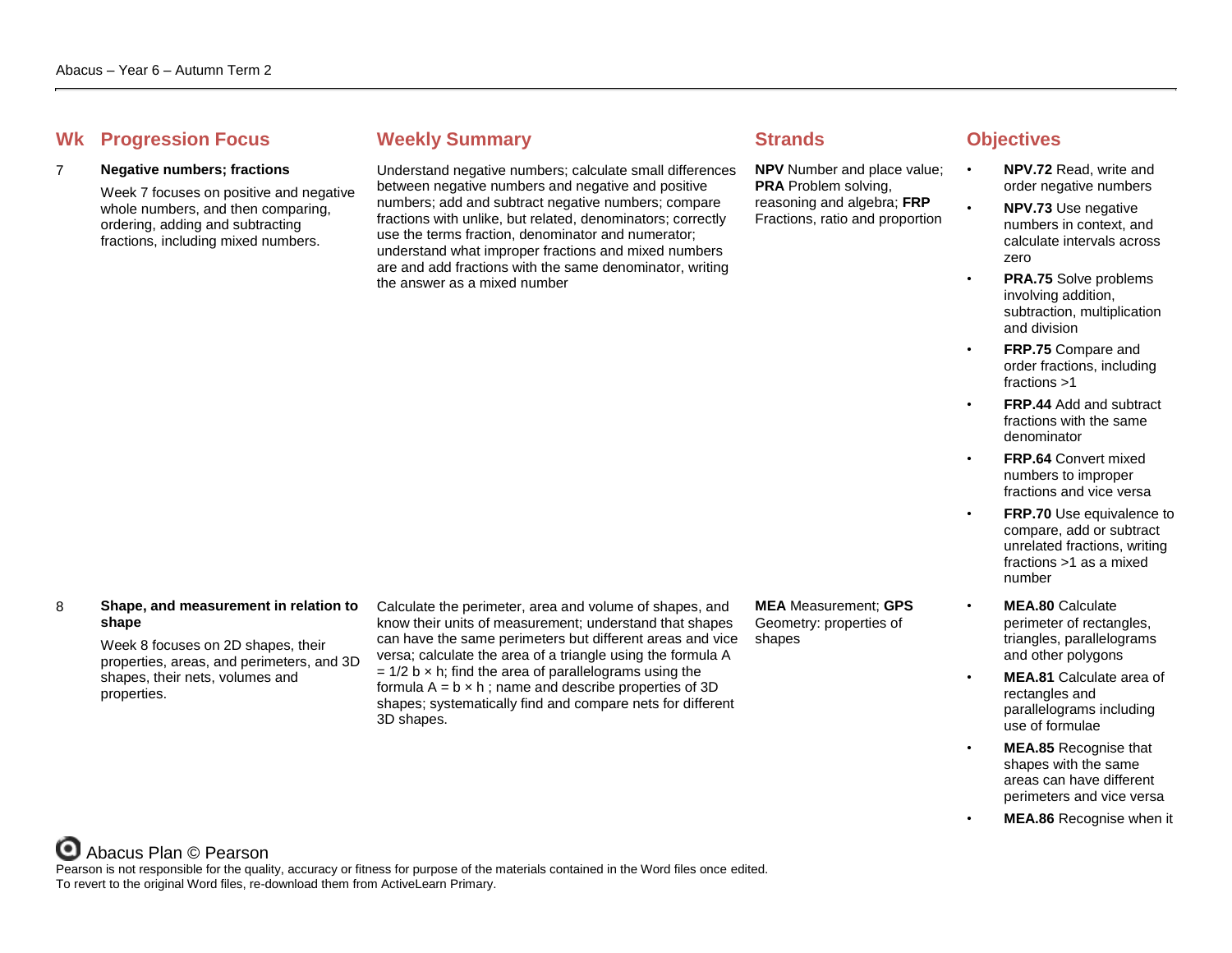9 **Division; fractions and percentages**

Weeks 9, 10 and 11 focus on division and fractions; children rehearse mental strategies and short division, giving remainders as fractions; fractions are added, subtracted, multiplied and divided; finding percentages is also covered.

Use mental strategies to divide by 2, 4, 8, 5, 20 and 25; find non-unit fractions of amounts; use short division to divide 3- and 4-digit numbers by 1-digit numbers, including those which leave a remainder; express a remainder as a fraction, simplifying where possible.

**MMD** Mental multiplication and • division; **FRP** Fractions, ratio and proportion; **WMD** Written multiplication and division; **PRA** Problem solving, reasoning and algebra

10 **Division; fractions and percentages**

Weeks 9, 10 and 11 focus on division and fractions; children rehearse mental strategies and short division, giving remainders as fractions; fractions are added, subtracted, multiplied and divided; finding percentages is also covered.

Add and subtract unit fractions with different denominators including mixed numbers; use mental strategies to find simple percentages of amounts, including money

**FRP** Fractions, ratio and proportion; **PRA** Problem solving, reasoning and algebra; **DPE** Decimals, percentages and their equivalence to fractions

is possible to use formulae for area and volume of shapes

- **MEA.84** Calculate volume of cuboids and cubes using  $cm<sup>3</sup>$  and  $m<sup>3</sup>$
- **MEA.83** Calculate area of a triangle using the formula  $\frac{1}{2}$  b  $\times$  h
- **GPS.75** Recognise, describe, draw and build simple 3D shapes, including making nets
- **MMD.75** Use mental strategies to divide by 2, 4, 8, 5, 20 and 25
- **FRP.77** Find non-unit fractions of amounts
	- **WMD.78** Use short division to divide 3- and 4-digit numbers by 1-digit numbers, remainders as fractions
	- **PRA.78** Use mathematical reasoning to investigate and solve problems and puzzles, justify their reasoning
	- **FRP.78** Add unit fractions with different denominators
	- **FRP.79** Use equivalence to add mixed numbers with different denominators
- **FRP.80** Use equivalence to subtract fractions and mixed numbers with different denominators
- **PRA.70** Identify patterns. devise and test rules and use them to make predictions
- **PRA.80** Solve problems

Abacus Plan © Pearson Pearson is not responsible for the quality, accuracy or fitness for purpose of the materials contained in the Word files once edited. To revert to the original Word files, re-download them from ActiveLearn Primary.